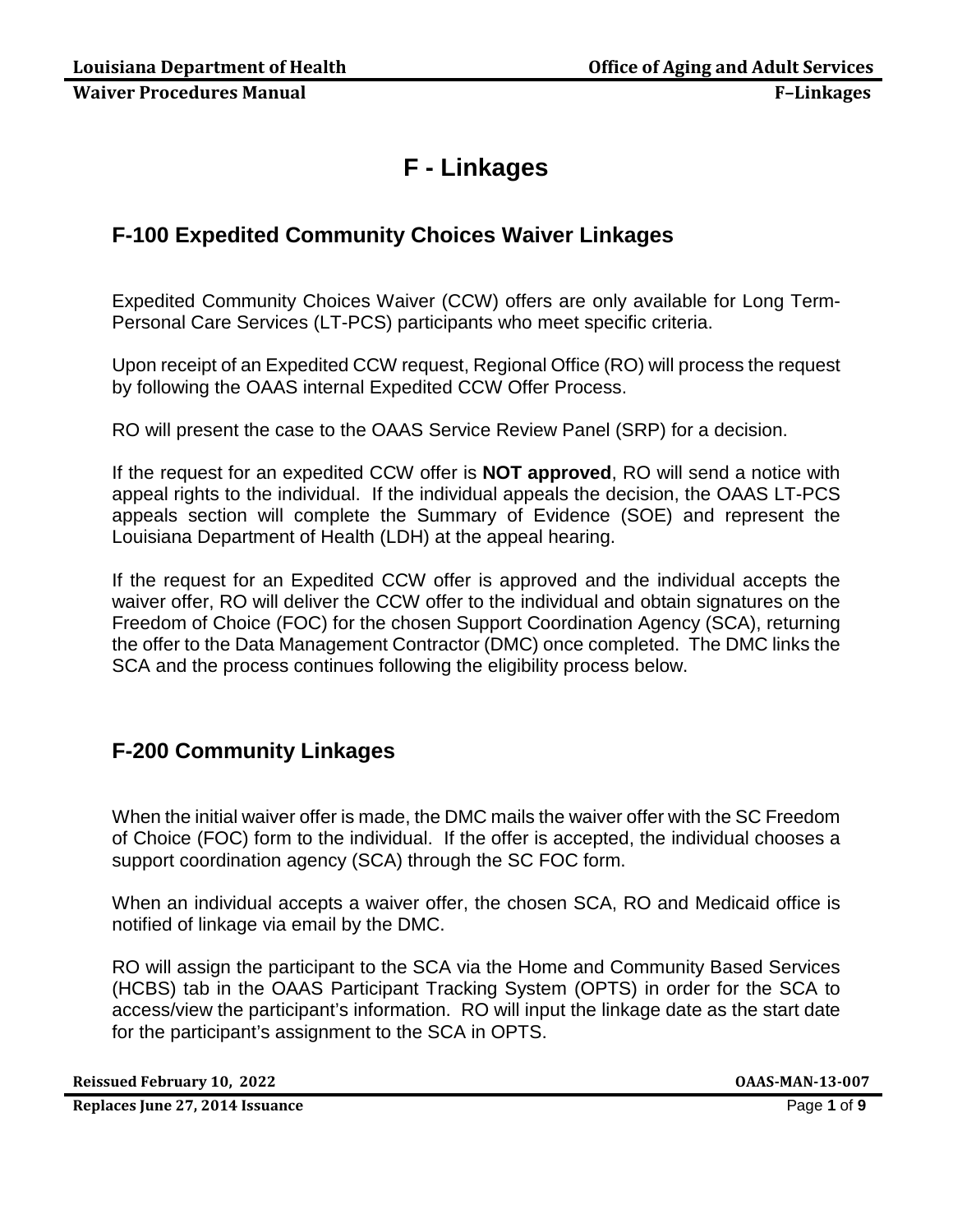## **F- 300 Nursing Facility Linkages**

OAAS prioritizes its Request for Services Registry (RFSR) by giving priority offers to individual's residing in a nursing facility. Two transition coordination programs, Money Follows the Person (MFP), also known as My Place Louisiana (MPL), and My Choice Louisiana (MCL) provides transition planning and support to individuals residing in a nursing facility who desire returning to the community. Transition Coordinators (TCs) work with Support Coordination Agencies (SCAs) and the individuals to transition them out of the NF. (Refer to TC Roles and Responsibilities in Appendix of this manual).

MFP is available to all individuals\* currently residing in a NF who are eligible to transition home with a Medicaid Home and Community Based program, which includes OAAS waiver services. (Refer to MFP Fact Sheet in Appendix of this manual).

## **NOTE: The individual must have resided in the NF for at least 60 days AND meet all waiver criteria to be eligible for MFP.**

My Choice Louisiana (MCL) provides transition coordination services to identified individuals with serious mental illness residing in nursing facilities but able and interested in transitioning to the community. MCL provides them with transition planning and community based services sufficient to meet their needs outside of the NF. Eligibility for My Choice Louisiana is determined prior to waiver linkage. Waiver linkages are stamped "SMI" if the person is transitioning with MCL.

The following processes will be followed if an individual is interested in signing up for MFP:

Once the participant is approved for waiver services the SC will:

- Notify the Regional TC that a participant is interested in signing up for MFP. Once the TC has met with participant and signed them up to transition with MFP, the SC will work with the TC to transition the participant out of the NF.
- Coordinate the completion of the OAAS-PF-10-011 MFP-My Place LA Form with the TC, emailing the completed form or sending requested information to the TC.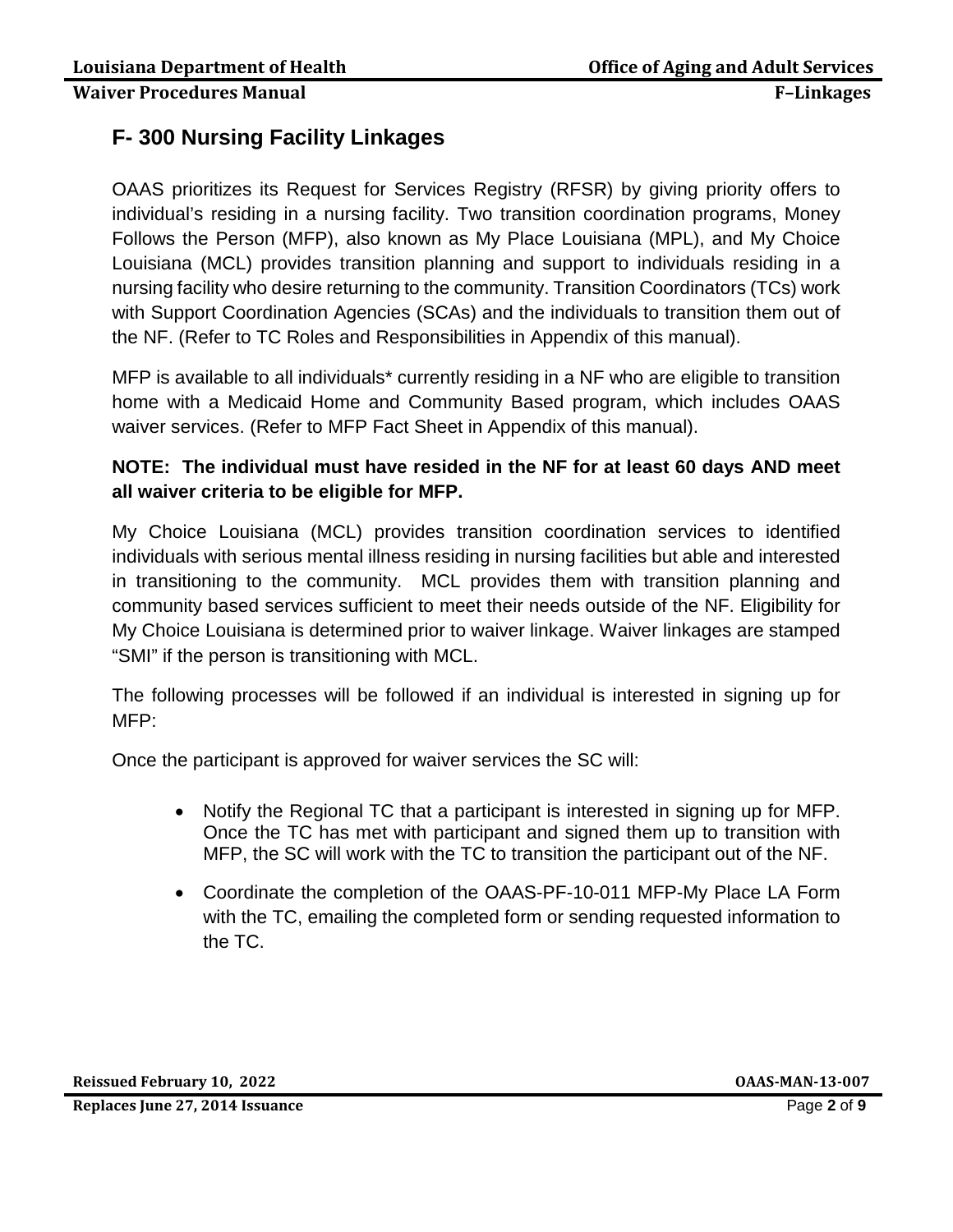## **F-400 Eligibility Process**

The Medicaid office begins the financial eligibility process. The SCA and RO will assist with this process, as needed (e.g. collection and submission of Medicaid requested documents, assisting with completing the Medicaid application, etc.).

Upon receipt of linkage, RO will assign the participant to the SCA via the Home and Community Based Services (HCBS) tab in the OAAS Participant Tracking System (OPTS) in order for the SCA to access/view the participant's information. RO will input the linkage date as the start date for the participant's assignment to the SCA in OPTS.

Upon receipt of the linkage, the SCA assigns the individual to a Support Coordinator (SC).

SC will:

- Submit an electronic 148W for waiver linkage to the Louisiana Medicaid Eligibility Determination System (LaMEDS) within 1 business day from linkage notification. Refer to 148W Instructions, OAAS-ADM-13-016.
- Schedule the initial visit with the individual. Refer to Section G—Initial Visits of this Manual.

#### **NOTE: Medicaid determines financial eligibility at the same time the SC determines functional eligibility. Medicaid does not begin the process until the 148W for linkage is received from the SCA.**

If the individual does not meet Medicaid financial eligibility the Medicaid office will issue a Decision Notice (Denial letter) with appeal rights to the individual, and copy RO and the SCA.

#### **NOTE: RO does NOT send a waiver denial notice since the individual is being denied waiver services based on financial eligibility and adequate notice and appeal rights are sent from Medicaid.**

Upon receipt of the Medicaid denial notice for financial ineligibility, RO will request an electronic 148W for closure from the SC.

SC will:

o Complete and submit a148W for closure to LaMEDS.

**Reissued February 10, 2022 OAAS-MAN-13-007**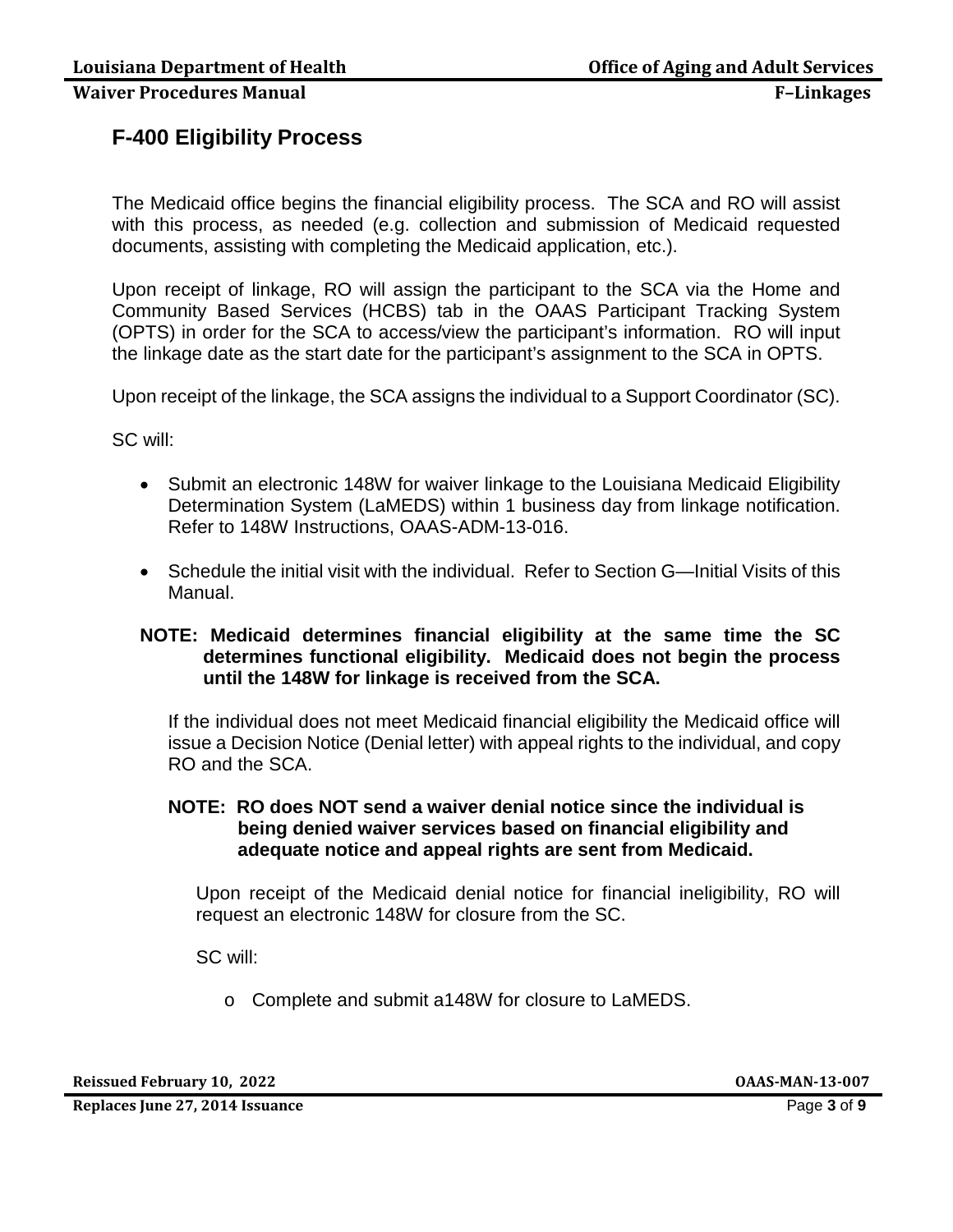RO will:

- o Process the 148W, electronically signing, saving and uploading to LaMEDS.
- o Send a copy of the signed/processed 148W to the DMC and SCA.
- o Complete a BHSF form 142, Medicaid Notice of Medical Certification (Refer to 142 instructions, OAAS-ADM-13-017).
	- Submit a copy to Medicaid via LaMEDS.
	- Email a copy to the DMC and the SCA.
- o Review the OAAS Request for Services Registries (RFSR) and remove the individual if on either the CCW or ADHC Waiver RFSR.

#### **NOTE: If the individual appeals the Medicaid decision and wins the appeal, his/her waiver case will be reinstated.**

## **F-300.1 Non-Cooperation**

If at any time in the approval/certification process, the individual does NOT cooperate with the SCA, the SC will:

• Complete a narrative (including sufficient documentation to substantiate that the individual did not cooperate with the eligibility determination process) and forward to SC supervisor.

SC supervisor will:

• Review and if appropriate, email all documents to RO for denial.

RO will:

• Review and verify that the individual did not cooperate with the eligibility determination process.

**Reissued February 10, 2022 OAAS-MAN-13-007**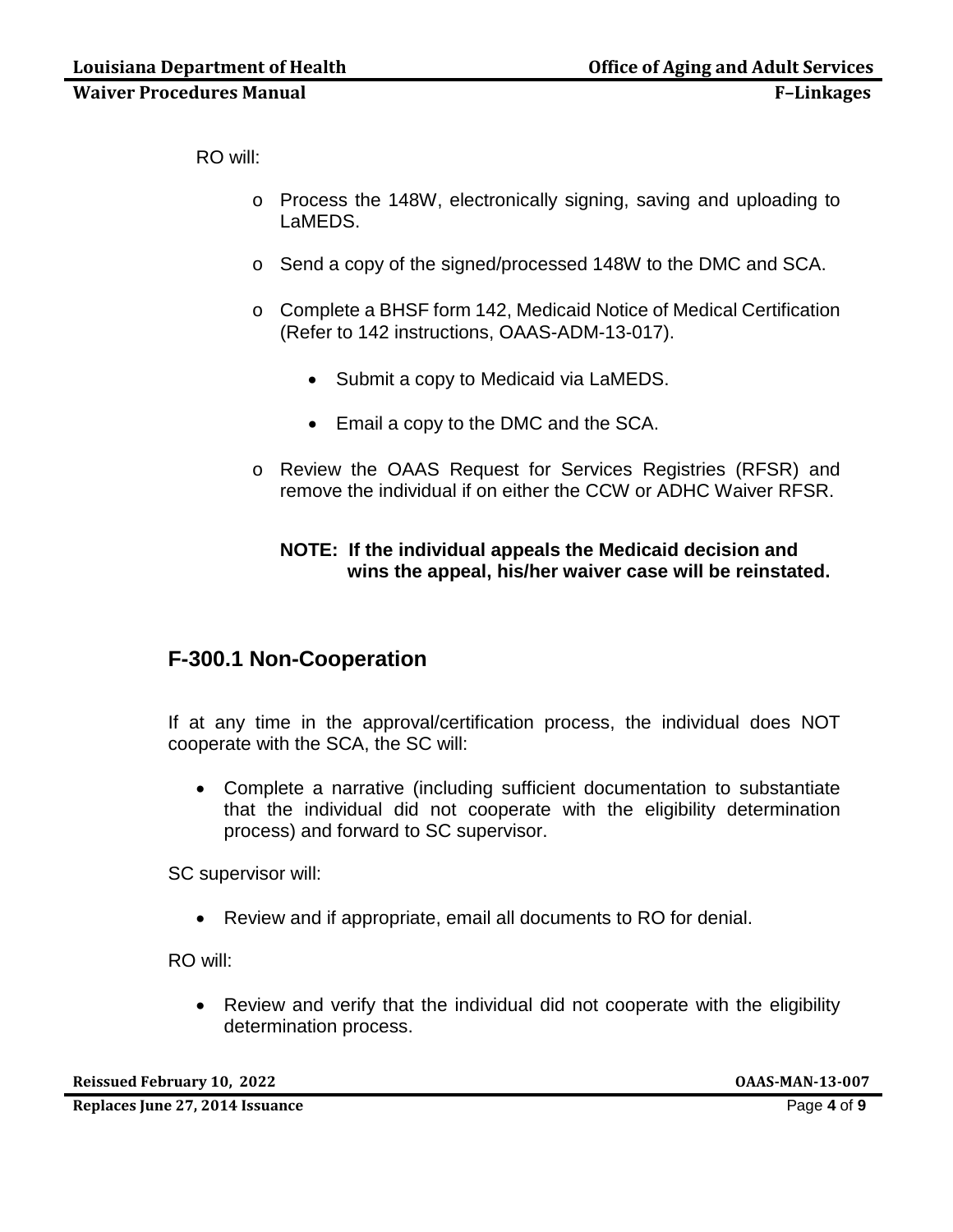• Send a denial notice to the individual with appeal rights and copy the SCA.

If the individual appeals the decision, refer to Section N-Appeals of this Manual.

After the 30 days for appeal rights have passed AND the individual did NOT appeal, RO will request an electronic 148W for closure from the SC.

SC will:

o Complete and submit a148W for closure to LaMEDS.

RO will:

- o Process the 148W, electronically signing, saving and uploading to LaMEDS.
- o Send a copy of the signed/processed 148W to the DMC and SCA.
- o Complete a BHSF form 142, Medicaid Notice of Medical Certification (Refer to 142 instructions, OAAS-ADM-13-017).
	- Submit a copy to Medicaid via LaMEDS.
	- Email a copy to the DMC and the SCA.
- o Review the OAAS Request for Services Registries (RFSR) and remove the individual if on either the CCW or ADHC Waiver RFSR.

## **F-300.2 No Adult Day Health Care (ADHC) Provider in the Area (ADHC Waiver Only)**

Individuals receiving ADHC services cannot be in transport to the ADHC center for more than 1 hour one way. Further, licensing regulations prohibit ADHCs from serving individuals residing greater than 30 miles from their center's physical location. If an individual receives an ADHC linkage but there is not an ADHC within the service area of the participant, the steps below must be followed:

**Reissued February 10, 2022 OAAS-MAN-13-007**

**Replaces June 27, 2014 Issuance** Page **5** of **9**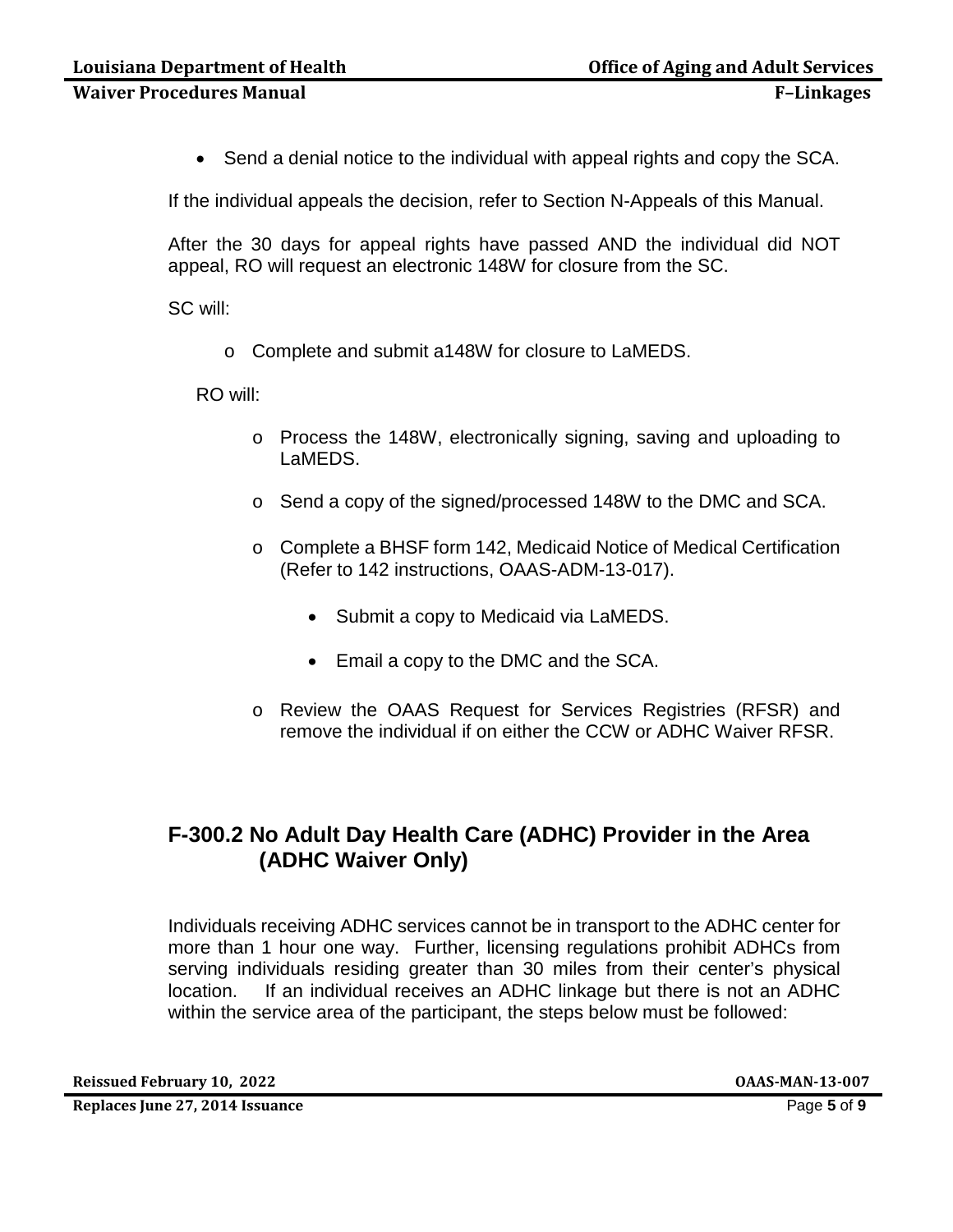SC will:

- Explain to the individual that there is no ADHC in the region/area at the current time.
- Discuss and explore any viable transportation options with the individual.

#### **NOTE: The individual does have the right to arrange transportation to travel out of region to another ADHC if he/she chooses.**

If the individual does not want to select an ADHC provider in another region/area, the SC will:

- Obtain a verbal declination from the participant; or
- Obtain a signature on the Declination of ADHC Waiver Offer form, OAAS-RF-09-004, from the participant or Responsible Representative (if applicable).

#### **NOTE: If the SC mails the Declination form to the participant and does not receive it back, SC will contact RO.**

• Complete a narrative (including explanation of closure) and forward to SC supervisor.

SC supervisor will:

• Review and email a closure narrative along with the declination documents to RO for closure.

SC will:

• Complete a 148W for closure (Refer to HCBS Waiver 148W Instructions, OAAS-ADM-13-016).

If the SC obtained a verbal declination or if the participant did not return the declination form, RO will mail a Verification of Declination notice to the participant, giving 10 business days to respond. RO will proceed with the closure process below after 10 business days have passed without response.

RO will:

**Reissued February 10, 2022 OAAS-MAN-13-007**

**Replaces June 27, 2014 Issuance** Page **6** of **9**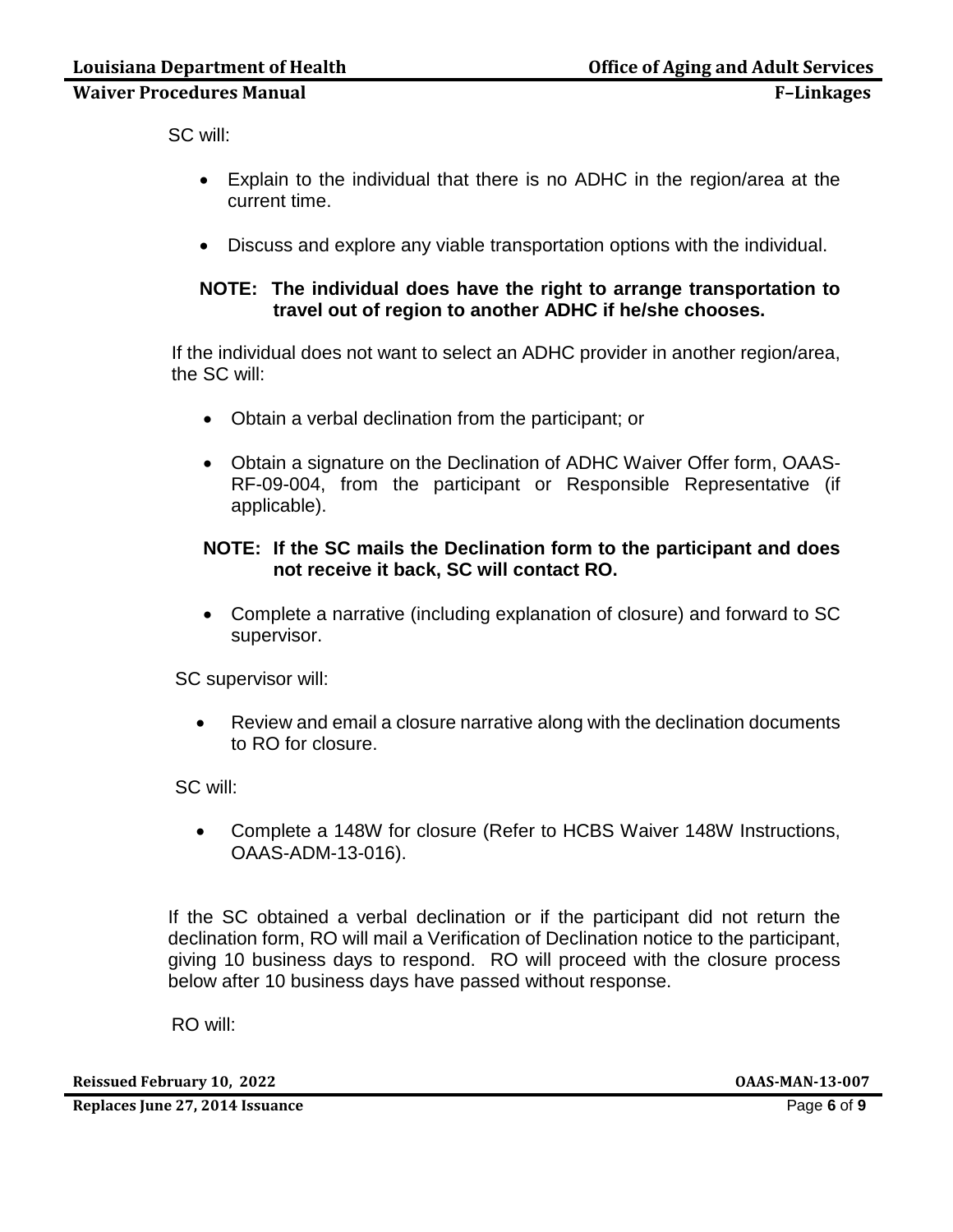- Review and approve the signed Declination of ADHC Waiver Offer form.
- Process the 148W, electronically signing, saving and uploading to LaMEDS.
- Send a copy of the signed/processed 148W to the DMC and SCA.

## **F- 400 Patient Liability Income (PLI)**

When a waiver linkage is sent to the Medicaid office and the individual's income is over the LTC Special Income Level (SIL) and resource eligibility was established, the case is referred to Medicaid state office to determine the liability amount. The individual may have to pay towards the cost of care depending on the amount of income and amount of allowable expenses.

The only services allowed with Patient Liability Income (PLI) are as follows:

- Adult Day Health Care (ADHC),
- Personal Assistance Services (PAS), and
- Long Term Personal Care Services (LT-PCS).

#### **NOTE: Participants with an assigned PLI are excluded from enrolling in the Community Choices Waiver (CCW) self-direction option.**

Medicaid State Office will:

- Work the individual's budget to determine if:
	- o The individual is able to spend down; or
	- o There is a liability that the individual would be required to pay to qualify for waiver services.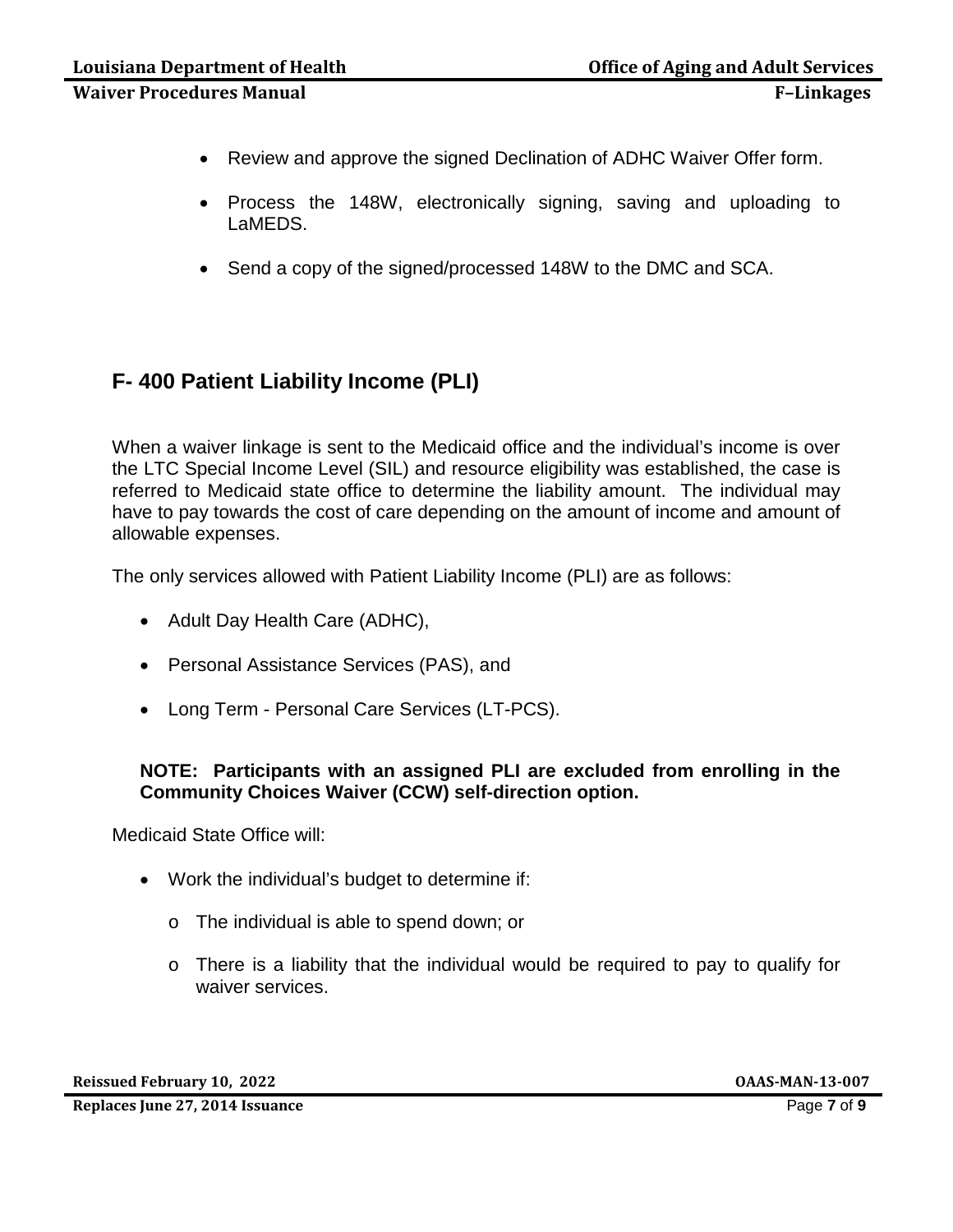• Send a letter to the individual including the amount of liability that would be due monthly with instructions to contact Medicaid if the individual willing to pay.

If the individual is not willing to pay the liability, Medicaid will:

- Send a denial notice.
- Contact RO regarding the Medicaid denial.

SC will:

• Submit an electronic 148W for closure. (Refer to HCBS Waiver 148W Instructions, OAAS-ADM-13-016).

RO will:

- Process the 148W, electronically signing, saving and uploading to LaMEDS.
- Send a copy of the signed/processed 148W to the DMC and SCA.
- Complete a BHSF form 142, Medicaid Notice of Medical Certification (Refer to 142 instructions, OAAS-ADM-13-017).
	- o Submit a copy to Medicaid via LaMEDS.
	- o Email a copy to the DMC and the SCA.

If the individual is willing to pay the liability, Medicaid State Office will:

• Notify the SCA and RO.

SC will:

- Proceed with processing the waiver case (Refer to Section G--Initial Visits of this Manual).
- Call the chosen provider(s) to inform them of the PLI and ensure they are willing to accept participant with PLI.

## **NOTE: The provider(s) arrange PLI payment directly with the participant.**

**Reissued February 10, 2022 OAAS-MAN-13-007**

**Replaces June 27, 2014 Issuance** Page **8** of **9**